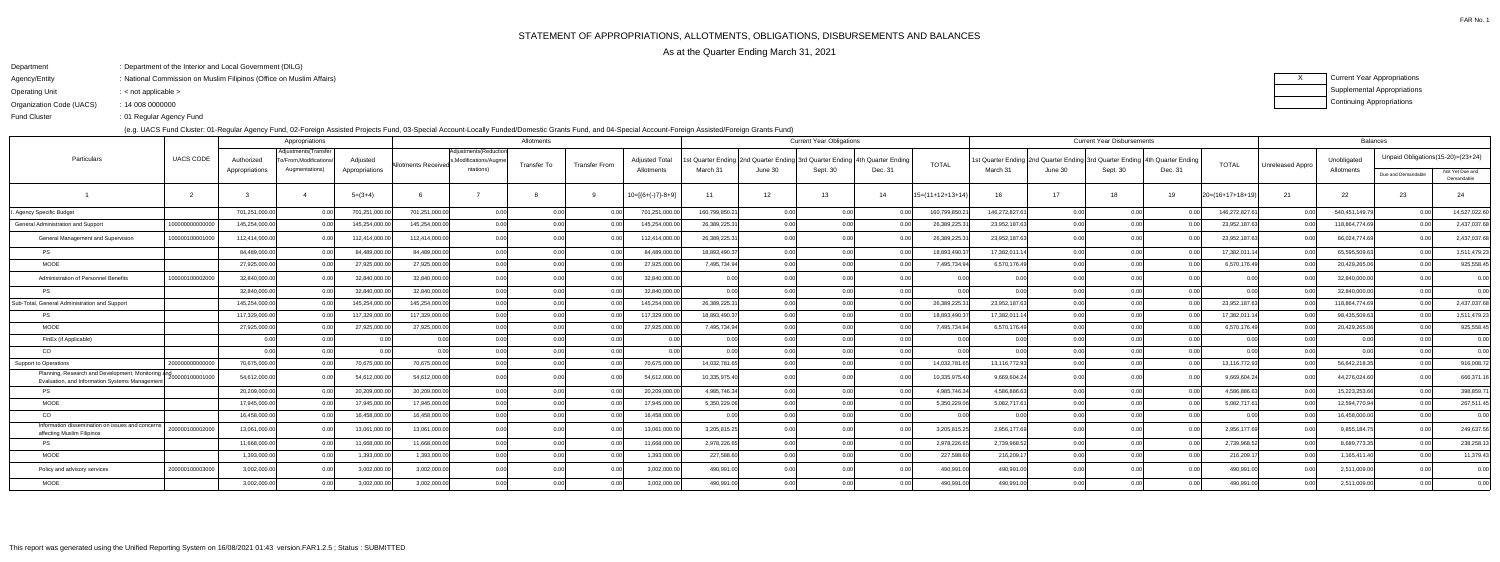Agency/Entity: National Commission on Muslim Filipinos (Office on Muslim Affairs)

Operating Unit : < not applicable >

| Department | : Department of the Interior and Local Government (DILG) |
|------------|----------------------------------------------------------|
|            |                                                          |

Organization Code (UACS)14 008 0000000:

Fund Cluster01 Regular Agency Fund:

(e.g. UACS Fund Cluster: 01-Regular Agency Fund, 02-Foreign Assisted Projects Fund, 03-Special Account-Locally Funded/Domestic Grants Fund, and 04-Special Account-Foreign Assisted/Foreign Grants Fund)

| Current Year Appropriations |
|-----------------------------|
| Supplemental Appropriations |
| Continuing Appropriations   |

|                                                                                                                                                            |                  | Appropriations |                                              |                |                            |                                                 | Allotments     |                      | <b>Current Year Obligations</b> |                                                                            |                |          |         |                    | <b>Current Year Disbursements</b> |                   |                                                                           |         |                    |                  | <b>Balances</b> |                                   |                               |  |  |
|------------------------------------------------------------------------------------------------------------------------------------------------------------|------------------|----------------|----------------------------------------------|----------------|----------------------------|-------------------------------------------------|----------------|----------------------|---------------------------------|----------------------------------------------------------------------------|----------------|----------|---------|--------------------|-----------------------------------|-------------------|---------------------------------------------------------------------------|---------|--------------------|------------------|-----------------|-----------------------------------|-------------------------------|--|--|
| Particulars                                                                                                                                                | <b>UACS CODE</b> | Authorized     | Adjustments(Transfer<br>o/From,Modifications | Adjusted       |                            | Adjustments (Reduction<br>,Modifications/Augme) |                |                      | <b>Adjusted Total</b>           | st Quarter Ending 2nd Quarter Ending 3rd Quarter Ending 4th Quarter Ending |                |          |         | <b>TOTAL</b>       |                                   |                   | st Quarter Ending 2nd Quarter Ending 3rd Quarter Ending 4th Quarter Endin |         |                    |                  | Unobligated     | Unpaid Obligations(15-20)=(23+24) |                               |  |  |
|                                                                                                                                                            |                  | Appropriations | Augmentations)                               | Appropriations | <b>Allotments Received</b> | ntations)                                       | Transfer To    | <b>Transfer From</b> | Allotments                      | March 31                                                                   | June 30        | Sept. 30 | Dec. 31 |                    | March 31                          | June 30           | Sept. 30                                                                  | Dec. 31 | <b>TOTAL</b>       | Unreleased Appro | Allotments      | Due and Demandable                | Not Yet Due and<br>Demandable |  |  |
|                                                                                                                                                            |                  |                |                                              | $5=(3+4)$      |                            |                                                 |                |                      | $10=[6+(-)7]-8+9]$              | 11                                                                         | 12             | 13       | 14      | $15=(11+12+13+14)$ | 16                                | 17                | 18                                                                        | 19      | $20=(16+17+18+19)$ | 21               | 22              | 23                                | 24                            |  |  |
| Sub-Total, Support to Operations                                                                                                                           |                  | 70,675,000.00  |                                              | 70,675,000.00  | 70,675,000.00              | 0.00                                            | 0.0            |                      | 70,675,000.00                   | 14,032,781.65                                                              | 0.00           | 0.00     |         | 14,032,781.65      | 13,116,772.93                     | 0.00              | 0.00                                                                      |         | 13,116,772.93      | 0.00             | 56,642,218.35   | 0.00                              | 916,008.72                    |  |  |
| <b>PS</b>                                                                                                                                                  |                  | 31,877,000.00  |                                              | 31,877,000.00  | 31,877,000.0               | 0.00                                            |                |                      | 31,877,000.00                   | 7,963,972.99                                                               | 0 <sup>0</sup> | 0.00     |         | 7,963,972.99       | 7,326,855.1                       | n nn              | 0.00                                                                      |         | 7,326,855.1        |                  | 23,913,027.0    | 0.00                              | 637,117.84                    |  |  |
| <b>MOOE</b>                                                                                                                                                |                  | 22,340,000.00  |                                              | 22,340,000.00  | 22,340,000.00              | 0.00                                            | 0.00           |                      | 22,340,000.00                   | 6,068,808.66                                                               | 0.00           | 0.00     |         | 6,068,808.6        | 5,789,917.78                      | 0.00              | 0.00                                                                      |         | 5,789,917.78       | 0.00             | 16,271,191.34   | 0.00                              | 278,890.88                    |  |  |
| FinEx (if Applicable)                                                                                                                                      |                  |                |                                              |                |                            | 0.00                                            |                |                      |                                 | 0.00                                                                       |                | 0.00     |         |                    |                                   |                   | 0.OC                                                                      |         |                    |                  |                 |                                   | 0.00                          |  |  |
| CO                                                                                                                                                         |                  | 16,458,000.00  |                                              | 16,458,000.00  | 16,458,000.00              | 0.00                                            | 0 <sup>0</sup> |                      | 16,458,000.00                   | 0.00                                                                       | 0.00           | 0.00     |         | 0.00               |                                   | 0.00              | 0.00                                                                      |         |                    | 0.00             | 16,458,000.00   | 0.00                              | 0.00                          |  |  |
| Operations                                                                                                                                                 | 3000000000000    | 485,322,000.00 |                                              | 485,322,000.00 | 485,322,000.00             | 0.00                                            | 0.00           |                      | 485,322,000.00                  | 120,377,843.25                                                             |                | 0.00     |         | 120,377,843.25     | 109,203,867.0                     | 0.00              |                                                                           |         | 109,203,867.0      | 0.00             | 364,944,156.75  | 0.00                              | 11,173,976.20                 |  |  |
| OO: Muslim culture, traditions, and cultural centers preserved,<br>developed and strengthened                                                              |                  | 439,889,000.00 |                                              | 439,889,000.00 | 439,889,000.0              | 0.00                                            | 0 O            |                      | 439,889,000.00                  | 107,418,392.38                                                             |                |          |         | 107,418,392.3      | 97,098,092.80                     |                   |                                                                           |         | 97,098,092.8       |                  | 332,470,607.62  | 0.001                             | 10,320,299.58                 |  |  |
| SOCIO-CULTURAL PROGRAM                                                                                                                                     |                  | 439,889,000.00 |                                              | 439,889,000.00 | 439,889,000.00             | 0.00                                            | 0.00           |                      | 439,889,000.00                  | 107,418,392.38                                                             | 0.00           | 0.00     |         | 107,418,392.3      | 97,098,092.80                     | 0.00              | 0.OC                                                                      |         | 97,098,092.80      | 0.00             | 332,470,607.62  | 0.00                              | 10,320,299.58                 |  |  |
| Administration and supervision of Hajj operations                                                                                                          | 310100100001000  | 42,820,000.00  |                                              | 42,820,000.00  | 42,820,000.00              | 0.00                                            | 0.00           |                      | 42,820,000.00                   | 10,727,978.20                                                              |                |          |         | 10,727,978.20      | 10,493,776.07                     |                   |                                                                           |         | 10,493,776.07      | - 0.00           | 32,092,021.80   | 0.001                             | 234,202.13                    |  |  |
| <b>PS</b>                                                                                                                                                  |                  | 5,352,000.00   |                                              | 5,352,000.00   | 5,352,000.00               | 0.00                                            | 0.00           | 0.00                 | 5,352,000.00                    | 2,927,526.60                                                               | 0.00           | 0.00     |         | 2,927,526.60       | 2,693,324.47                      | 0.00              | 0.00                                                                      |         | 2,693,324.47       | 0.00             | 2,424,473.40    | 0.00                              | 234,202.13                    |  |  |
| <b>MOOE</b>                                                                                                                                                |                  | 37,468,000.00  |                                              | 37,468,000.00  | 37,468,000.00              | 0.00                                            | 0.00           |                      | 37,468,000.00                   | 7,800,451.60                                                               | 0.00           | 0.00     |         | 7,800,451.60       | 7,800,451.60                      | n nn              | 0 <sub>0</sub>                                                            |         | 7,800,451.60       |                  | 29,667,548.40   | 0.00                              | 0.00                          |  |  |
| Institutional support, development and promotion for<br>Madrasah Education, Shari'ah program and Qur'an 310100100002000<br>competitions                    |                  | 21,587,000.00  |                                              | 21,587,000.00  | 21,587,000.00              | 0.00                                            | 0.00           |                      | 21,587,000.00                   | 4,700,212.05                                                               |                |          |         | 4,700,212.05       | 3,969,237.97                      |                   |                                                                           |         | 3,969,237.97       | 0.00             | 16,886,787.95   | 0. QQ                             | 730,974.08                    |  |  |
| <b>PS</b>                                                                                                                                                  |                  | 16,395,000.00  |                                              | 16,395,000.00  | 16,395,000.00              | 0.00                                            | 0.0            |                      | 16,395,000.00                   | 4,449,676.05                                                               | 0.00           | 0.00     |         | 4,449,676.0        | 3,718,701.97                      | 0.00 <sub>l</sub> | 0.00                                                                      |         | 3,718,701.97       | 0.00             | 11,945,323.95   | 0.00                              | 730,974.08                    |  |  |
| <b>MOOE</b>                                                                                                                                                |                  | 5,192,000.00   |                                              | 5,192,000.00   | 5,192,000.00               | 0.00                                            | 0.00           |                      | 5,192,000.00                    | 250,536.00                                                                 | 0.00           | 0.00     |         | 250,536.00         | 250,536.00                        | 0.00              | 0.00                                                                      |         | 250,536.00         | 0.00             | 4,941,464.00    | 0.001                             | 0.00                          |  |  |
| Promotion, development, management and preservation<br>of Muslim cultural centers, heritage, holidays, festiviti8s0100100003000<br>and cultural activities |                  | 375,482,000.00 |                                              | 375,482,000.00 | 375,482,000.0              | 0.00                                            | 0.00           |                      | 375,482,000.00                  | 91,990,202.13                                                              |                |          |         | 91,990,202.1       | 82,635,078.7                      |                   |                                                                           |         | 82,635,078.76      |                  | 283,491,797.8   |                                   | 9,355,123.37                  |  |  |
| <b>PS</b>                                                                                                                                                  |                  | 358,603,000.00 |                                              | 358,603,000.00 | 358,603,000.00             | 0.00                                            | 0.00           |                      | 358,603,000.00                  | 87,076,542.12                                                              | 0.00           | 0.00     |         | 87,076,542.1       | 77,721,418.75                     | 0.001             | 0.00                                                                      |         | 77,721,418.75      | 0.00             | 271,526,457.88  | 0.00                              | 9,355,123.37                  |  |  |
| <b>MOOE</b>                                                                                                                                                |                  | 16,879,000.00  |                                              | 16,879,000.00  | 16,879,000.00              | 0.00                                            | 0.00           |                      | 16,879,000.00                   | 4,913,660.01                                                               | 0.00           | 0.00     |         | 4,913,660.0        | 4,913,660.0                       | 0.00              | 0.00                                                                      |         | 4,913,660.0        | 0.00             | 11,965,339.99   | 0.00                              | 0.00                          |  |  |
| OO: Access and enjoyment of social services and economic<br>opportunities for Muslim Filipinos improved and regularized                                    |                  | 45,433,000.00  |                                              | 45,433,000.0   | 45,433,000.0               | 0.00                                            |                |                      | 45,433,000.                     | 12,959,450.87                                                              |                |          |         | 12,959,450.8       | 12,105,774.25                     |                   |                                                                           |         | 12,105,774.25      |                  | 32,473,549.1    | 0.001                             | 853,676.62                    |  |  |
| SOCIO-ECONOMIC PROGRAM                                                                                                                                     |                  | 16,005,000.00  |                                              | 16,005,000.00  | 16,005,000.00              | 0.00                                            | 0.00           | n nr                 | 16,005,000.00                   | 4,888,806.53                                                               | 0.00           | 0.00     |         | 4,888,806.5        | 4,521,672.85                      | n ool             | 0.00                                                                      |         | 4,521,672.85       | 0.00             | 11,116,193.47   | 0.00                              | 367,133.68                    |  |  |
| Promotion, development and management of<br><b>Endowment services</b>                                                                                      | 320100100001000  | 439,000.0      |                                              | 439,000.0      | 439,000.0                  | 0.00                                            |                |                      | 439,000.00                      |                                                                            |                |          |         |                    |                                   |                   |                                                                           |         |                    |                  | 439,000.0       |                                   | 0.00                          |  |  |
| MOOE                                                                                                                                                       |                  | 439,000.00     |                                              | 439,000.00     | 439,000.00                 | 0.00                                            | 0.00           | 0.00                 | 439,000.00                      | 0.00                                                                       | 0.00           | 0.00     | 0.00    | 0.00               | 0.00                              |                   | 0.00                                                                      |         | 0.00l              | 0.00             | 439,000.00      | 0.00                              | 0.00                          |  |  |
| Promotion and development of Muslim Micro and<br>Small Enterprise (MSEs)                                                                                   | 320100100002000  | 15,082,000.00  |                                              | 15,082,000.00  | 15,082,000.00              | 0.00                                            | 0.00           | 0 <sub>0</sub>       | 15,082,000.00                   | 4,888,806.53                                                               |                |          |         | 4,888,806.53       | 4,521,672.85                      |                   | 0.001                                                                     |         | 4,521,672.85       | 0.00             | 10,193,193.47   | 0.00 <sub>l</sub>                 | 367,133.68                    |  |  |
| <b>PS</b>                                                                                                                                                  |                  | 12,812,000.00  | በ በበ                                         | 12,812,000.00  | 12,812,000.00              | 0.00                                            | 0.00           | 0.00                 | 12,812,000.00                   | 4,589,171.01                                                               | 0.00           | 0.00     | n nr    | 4,589,171.01       | 4,222,037.33                      | 0.001             | 0.00                                                                      | 0 Q     | 4,222,037.33       | 0.00             | 8,222,828.99    | 0.00                              | 367,133.68                    |  |  |
| <b>MOOE</b>                                                                                                                                                |                  | 2,270,000.00   |                                              | 2,270,000.00   | 2,270,000.00               | 0.00                                            | 0.00           | 0.00                 | 2,270,000.00                    | 299,635.52                                                                 | 0.00           | 0.00     |         | 299,635.52         | 299,635.52                        | 0.001             | 0.00                                                                      |         | 299,635.52         | 0.00             | 1,970,364.48    | 0.00                              | 0.00                          |  |  |
| Promotion and development of Halal                                                                                                                         | 320100100003000  | 484,000.00     |                                              | 484,000.00     | 484,000.00                 | 0.00                                            | n or           | 0.00                 | 484,000.00                      | 0.00                                                                       |                | 0.00     |         | 0.00               |                                   |                   | 0.00                                                                      |         | 0.00               | 0.00             | 484,000.00      | 0.00                              | 0.00                          |  |  |
| MOOE                                                                                                                                                       |                  | 484,000.00     |                                              | 484,000.00     | 484,000.00                 | 0.00                                            | 0.00           | 0.00                 | 484,000.00                      | 0.00                                                                       | 0.00           | 0.00     |         | 0.00               | 0.00                              | 0.00              | 0.00                                                                      | 0.0     | 0.00               | 0.00             | 484,000.00      | 0.00                              | 0.00                          |  |  |
| SOCIAL PROTECTION PROGRAM                                                                                                                                  |                  | 29,428,000.00  |                                              | 29,428,000.00  | 29,428,000.00              | 0.00                                            | 0.00           |                      | 29,428,000.00                   | 8,070,644.34                                                               | 0.00           | 0.00     |         | 8,070,644.34       | 7,584,101.40                      | 0.00              | 0.00                                                                      |         | 7,584,101.40       | 0.00             | 21,357,355.66   | 0.00                              | 486,542.94                    |  |  |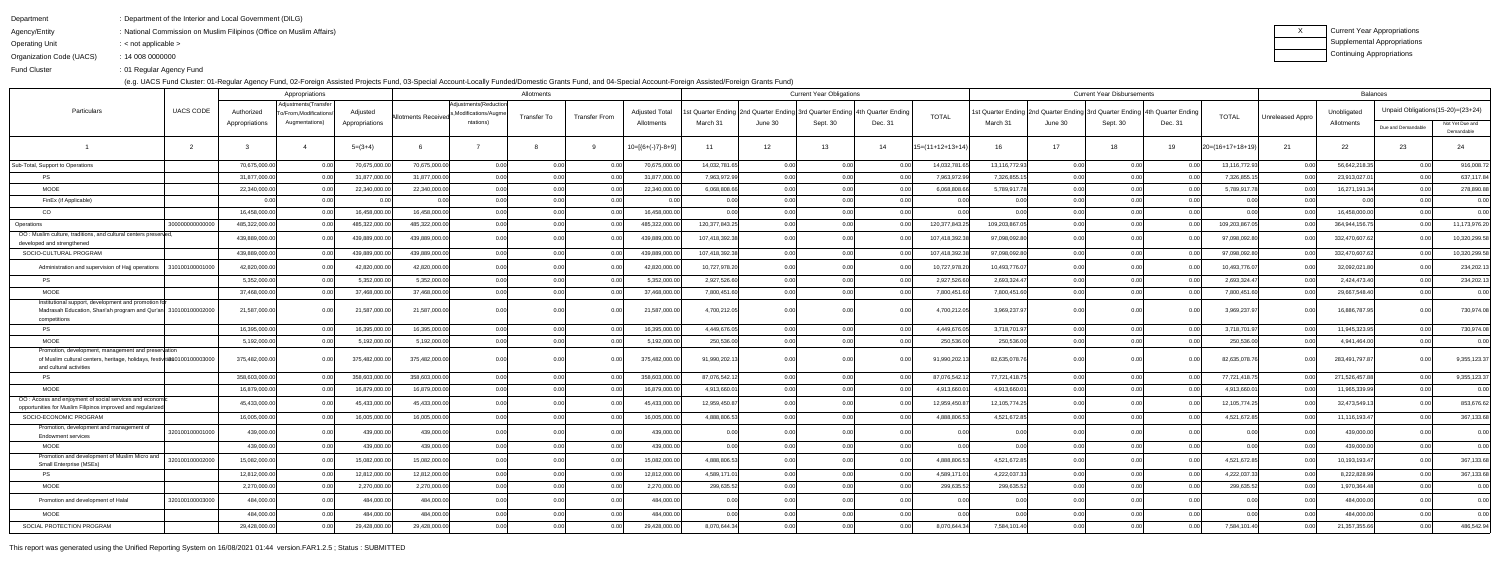Department: Department of the Interior and Local Government (DILG)

Agency/Entity: National Commission on Muslim Filipinos (Office on Muslim Affairs)

Operating Unit: < not applicable >

| Current Year Appropriations |
|-----------------------------|
| Supplemental Appropriations |
| Continuing Appropriations   |

Organization Code (UACS)14 008 0000000:

Fund Cluster01 Regular Agency Fund:

(e.g. UACS Fund Cluster: 01-Regular Agency Fund, 02-Foreign Assisted Projects Fund, 03-Special Account-Locally Funded/Domestic Grants Fund, and 04-Special Account-Foreign Assisted/Foreign Grants Fund)

|                                                                                              |                  | Appropriations |                                              | Allotments     |                     |                                              |             |                      | <b>Current Year Obligations</b> |                                                                            |                            |          |         |                    |                                                                            | <b>Current Year Disbursements</b> |                |         | Balances           |                  |                |                                   |                               |
|----------------------------------------------------------------------------------------------|------------------|----------------|----------------------------------------------|----------------|---------------------|----------------------------------------------|-------------|----------------------|---------------------------------|----------------------------------------------------------------------------|----------------------------|----------|---------|--------------------|----------------------------------------------------------------------------|-----------------------------------|----------------|---------|--------------------|------------------|----------------|-----------------------------------|-------------------------------|
| Particulars                                                                                  | <b>UACS CODE</b> | Authorized     | Adjustments(Transfer<br>o/From.Modifications | Adjusted       | Allotments Received | Adjustments (Reduction<br>Modifications/Augm | Transfer To | <b>Transfer From</b> | <b>Adjusted Total</b>           | st Quarter Ending 2nd Quarter Ending 3rd Quarter Ending 4th Quarter Ending |                            |          |         | <b>TOTAL</b>       | st Quarter Ending 2nd Quarter Ending 3rd Quarter Ending 4th Quarter Ending |                                   |                |         | <b>TOTAL</b>       | Unreleased Appro | Unobligated    | Unpaid Obligations(15-20)=(23+24) |                               |
|                                                                                              |                  | Appropriations | Augmentations)                               | Appropriations |                     | ntations)                                    |             |                      | Allotments                      | March 31                                                                   | June 30                    | Sept. 30 | Dec. 31 |                    | March 31                                                                   | June 30                           | Sept. 30       | Dec. 31 |                    |                  | Allotments     | Due and Demandable                | Not Yet Due and<br>Demandable |
|                                                                                              |                  |                |                                              | $5=(3+4)$      |                     |                                              |             |                      | $10=[(6+(-)7)-8+9]$             | 11                                                                         | 12                         | 13       | 14      | $15=(11+12+13+14)$ | 16                                                                         | 17                                | 18             | 19      | $20=(16+17+18+19)$ | 21               | 22             | 23                                | 24                            |
| Support and assistance to Muslim education and<br>advocacy program                           | 320200100001000  | 5,111,000.00   |                                              | 5,111,000.00   | 5,111,000.00        |                                              | 0 O         |                      | 5,111,000.00                    | 1,896,720.42                                                               |                            |          |         | 1,896,720.42       | 1,744,982.79                                                               |                                   |                |         | 1,744,982.7        | 0.00             | 3,214,279.58   | 0.00 <sub>l</sub>                 | 151,737.63                    |
| <b>PS</b>                                                                                    |                  | 4,614,000.00   |                                              | 4,614,000.00   | 4,614,000.00        | 0.00                                         | 0.00        |                      | 4,614,000.00                    | 1,896,720.42                                                               | 0 <sub>0</sub>             | 0.00     |         | 1,896,720.42       | 1,744,982.79                                                               | 0.001                             | n nr           |         | 1,744,982.7        | 0.00             | 2,717,279.58   | 0.00 <sub>l</sub>                 | 151,737.63                    |
| <b>MOOE</b>                                                                                  |                  | 497,000.00     |                                              | 497,000.00     | 497,000.00          | 0.00                                         | 0.00        |                      | 497,000.00                      | 0.00                                                                       |                            | 0.00     |         | 0.00               | 0.00                                                                       | n onl                             | 0 <sub>0</sub> |         | 0.00               | 0.00             | 497,000.00     | 0.00                              | 0.00                          |
| Legal and paralegal services to Muslim Filipino<br>communities                               | 32020010000200   | 1,570,000.00   |                                              | 1,570,000.00   | 1,570,000.00        | 0.00                                         | 0.00        |                      | 1,570,000.00                    | 71,836.00                                                                  |                            | 0.00     |         | 71,836.00          | 71,836.00                                                                  |                                   |                |         | 71,836.00          | 0.00             | 1,498,164.00   |                                   | 0.00                          |
| <b>MOOE</b>                                                                                  |                  | 1,570,000.00   |                                              | 1,570,000.00   | 1,570,000.00        | 0.00                                         | 0.00        |                      | 1,570,000.00                    | 71,836.00                                                                  | 0.00                       | 0.00     |         | 71,836.00          | 71,836.00                                                                  | 0.001                             | n nr           |         | 71,836.00          | 0.00             | 1,498,164.00   | 0.00                              | 0.00                          |
| Assistance to Muslim settlement, ancestral lands,<br>relocation and disaster relief services | 32020010000300   | 10,936,000.00  |                                              | 10,936,000.00  | 10,936,000.00       | 0.00                                         | 0.00        |                      | 10,936,000.00                   | 3,210,969.86                                                               |                            | 0.00     |         | 3,210,969.86       | 2,997,487.1                                                                |                                   |                |         | 2,997,487.1        | 0.00             | 7,725,030.14   | 0.00                              | 213,482.71                    |
| <b>PS</b>                                                                                    |                  | 9,447,000.00   |                                              | 9,447,000.00   | 9,447,000.00        | 0.00                                         | 0.00        |                      | 9,447,000.00                    | 2,668,533.86                                                               | 0 <sup>0<sup>c</sup></sup> | 0.00     |         | 2,668,533.8        | 2,455,051.1                                                                | 0.001                             | n nr           |         | 2,455,051.1        | 0.00             | 6,778,466.1    | 0.00                              | 213,482.71                    |
| <b>MOOE</b>                                                                                  |                  | 1,489,000.00   |                                              | 1,489,000.00   | 1,489,000.00        | 0.00                                         | 0.00        |                      | 1,489,000.00                    | 542,436.00                                                                 |                            | 0.00     |         | 542,436.00         | 542,436.00                                                                 | 0.001                             | 0.OC           |         | 542,436.00         | 0.00             | 946,564.00     | 0.00                              | 0.00                          |
| Peace initiatives and conflict resolution                                                    | 320200100004000  | 11,811,000.00  |                                              | 11,811,000.00  | 11,811,000.00       | 0.00                                         | 0.00        |                      | 11,811,000.00                   | 2,891,118.06                                                               |                            |          |         | 2,891,118.0        | 2,769,795.46                                                               |                                   |                |         | 2,769,795.46       | -0.00            | 8,919,881.94   | 0.00                              | 121,322.60                    |
| <b>PS</b>                                                                                    |                  | 10,366,000.00  |                                              | 10,366,000.00  | 10,366,000.00       | 0.00                                         | 0.00        |                      | 10,366,000.00                   | 2,426,452.06                                                               | n ool                      | 0.00     |         | 2,426,452.06       | 2,305,129.46                                                               | 0.00                              | 0.00           |         | 2,305,129.46       | 0.00             | 7,939,547.94   | 0.00                              | 121,322.60                    |
| <b>MOOE</b>                                                                                  |                  | 1,445,000.00   |                                              | 1,445,000.00   | 1,445,000.00        | 0.00                                         | 0.00        |                      | 1,445,000.00                    | 464,666.00                                                                 |                            | 0.00     |         | 464,666.00         | 464,666.00                                                                 | 0.00 <sub>l</sub>                 |                |         | 464,666.00         | 0.00             | 980,334.00     | 0.00                              | 0.00                          |
| Sub-Total, Operations                                                                        |                  | 485,322,000.00 |                                              | 485,322,000.00 | 485,322,000.00      | 0.00                                         | 0.00        |                      | 485,322,000.00                  | 120,377,843.25                                                             |                            | 0.00     |         | 120,377,843.25     | 109,203,867.0                                                              | 0.00 <sub>l</sub>                 | 0.00           |         | 109,203,867.0      | 0.00             | 364,944,156.75 | 0.00                              | 11,173,976.20                 |
| <b>PS</b>                                                                                    |                  | 417,589,000.00 |                                              | 417,589,000.00 | 417,589,000.00      | 0.00                                         | 0.00        |                      | 417,589,000.00                  | 106,034,622.12                                                             |                            | 0.00     |         | 106,034,622.1      | 94,860,645.92                                                              | 0.00 <sub>l</sub>                 | n nr           |         | 94,860,645.92      | 0.00             | 311,554,377.88 | 0.001                             | 11,173,976.20                 |
| MOOE                                                                                         |                  | 67,733,000.00  |                                              | 67,733,000.00  | 67,733,000.00       | 0.00                                         | 0.00        |                      | 67,733,000.00                   | 14,343,221.13                                                              |                            | 0.00     |         | 14,343,221.1       | 14,343,221.1                                                               | 0.001                             | n nr           |         | 14,343,221.13      |                  | 53,389,778.87  | 0.001                             | 0.00                          |
| FinEx (if Applicable)                                                                        |                  | 0.00           |                                              | 0.00           | 0.00                | 0.00                                         | 0.00        |                      | 0.00                            | 0.00                                                                       |                            | 0.00     |         | 0.00               | 0.00                                                                       | 0.00                              | 0.00           |         | 0.001              | 0.00             | 0.0            | 0.00                              | 0.00                          |
| CO                                                                                           |                  | 0.00           |                                              | 0.00           |                     | 0.00                                         | 0.00        |                      | 0.001                           | 0.00                                                                       |                            | 0.00     |         | 0.00               |                                                                            | 0.00                              | n nr           |         | 0.00               | 0.00             |                | 0.00                              | 0.00                          |
| Sub-Total, I. Agency Specific Budget                                                         |                  | 701,251,000.00 |                                              | 701,251,000.00 | 701,251,000.00      | 0.00                                         | 0.00        |                      | 701,251,000.00                  | 160,799,850.21                                                             |                            | 0.00     |         | 160,799,850.2      | 146,272,827.6                                                              | 0.00 <sub>l</sub>                 | n nr           |         | 146,272,827.61     | 0.00             | 540,451,149.79 | 0.00                              | 14,527,022.60                 |
| <b>PS</b>                                                                                    |                  | 566,795,000.00 |                                              | 566,795,000.00 | 566,795,000.00      | 0.00                                         | 0.00        |                      | 566,795,000.00                  | 132,892,085.48                                                             | 0 <sup>0<sup>c</sup></sup> | 0.00     |         | 132,892,085.4      | 119,569,512.21                                                             | 0.00                              | 0.00           |         | 119,569,512.21     | 0.00             | 433,902,914.52 | 0.00                              | 13,322,573.27                 |
| MOOE                                                                                         |                  | 117,998,000.00 |                                              | 117,998,000.00 | 117,998,000.00      | 0.00                                         | 0.00        |                      | 117,998,000.00                  | 27,907,764.73                                                              |                            | 0.00     |         | 27,907,764.7       | 26,703,315.40                                                              | 0.001                             |                |         | 26,703,315.40      |                  | 90,090,235.27  | 0.00                              | 1,204,449.33                  |
| FinEx (if Applicable)                                                                        |                  | 0.001          |                                              | 0.00           |                     | 0.00                                         | 0.00        |                      | 0.001                           | 0.00                                                                       |                            | 0.00     |         | 0.00               | 0.00                                                                       | 0.00                              | 0.00           |         | 0.00               | 0.00             | 00             | 0.00                              | 0.00                          |
| CO                                                                                           |                  | 16,458,000.00  |                                              | 16,458,000.00  | 16,458,000.00       | 0.00                                         | 0.00        |                      | 16,458,000.00                   | 0.00                                                                       |                            | 0.00     |         | 0.00               |                                                                            | 0.00                              | 0.OC           |         | 0.00               | 0.00             | 16,458,000.0   | 0.00                              | 0.00                          |
| <b>Automatic Appropriations</b>                                                              |                  | 49,238,000.00  |                                              | 49,238,000.00  | 49,238,000.00       | 0.00                                         | 0.00        |                      | 49,238,000.00                   | 12,371,916.67                                                              |                            | 0.00     |         | 12,371,916.67      | 12,371,916.67                                                              | 0.00                              | 0.00           |         | 12,371,916.67      | 0.00             | 36,866,083.3   | 0.00                              | 0.00                          |
| Specific Budgets of National Government Agencies                                             |                  | 49,238,000.00  | 0.00                                         | 49,238,000.00  | 49,238,000.00       | 0.00                                         | 0.00        | 0.00                 | 49,238,000.00                   | 12,371,916.67                                                              | 0.00                       | 0.00     | 0.00    | 12,371,916.67      | 12,371,916.67                                                              | 0.00                              | 0.00           | 0.00    | 12,371,916.67      | 0.00             | 36,866,083.33  | 0.00                              | 0.00                          |
| Retirement and Life Insurance Premiums                                                       |                  | 49,238,000.00  |                                              | 49,238,000.00  | 49,238,000.00       | 0.00                                         | 0.00        | 0.00                 | 49,238,000.00                   | 12,371,916.67                                                              | 0.00                       | 0.00     |         | 12,371,916.67      | 12,371,916.67                                                              | 0.00l                             | 0.00           | 0.00    | 12,371,916.67      | 0.00             | 36,866,083.33  | 0.00                              | 0.00                          |
| PS                                                                                           |                  | 49,238,000.00  |                                              | 49,238,000.00  | 49,238,000.00       | 0.00                                         | 0.00        | 0.00                 | 49,238,000.00                   | 12,371,916.67                                                              | 0.00                       | 0.00     |         | 12,371,916.67      | 12,371,916.67                                                              | 0.00                              | 0.00           | 0.00    | 12,371,916.67      | 0.00             | 36,866,083.33  | 0.00                              | 0.00                          |
| Sub-total II. Automatic Appropriations                                                       |                  | 49,238,000.00  |                                              | 49,238,000.00  | 49,238,000.00       | 0.00                                         | 0.00        | 0.00                 | 49,238,000.00                   | 12,371,916.67                                                              | 0.00                       | 0.00     |         | 12,371,916.67      | 12,371,916.67                                                              | 0.00                              | 0.00           | 0.00    | 12,371,916.67      | 0.00             | 36,866,083.33  | 0.00                              | 0.00                          |
| PS                                                                                           |                  | 49,238,000.00  |                                              | 49,238,000.00  | 49,238,000.00       | 0.00                                         | 0.00        | 0.00                 | 49,238,000.00                   | 12,371,916.67                                                              | 0.00                       | 0.00     |         | 12,371,916.67      | 12,371,916.67                                                              | 0.00                              | 0.00           |         | 12,371,916.67      | 0.00             | 36,866,083.33  | 0.00                              | 0.00                          |
| <b>MOOE</b>                                                                                  |                  | 0.00           | 0.001                                        | 0.00           | 0.00                | 0.00                                         | 0.00        | 0.00                 | 0.00                            | 0.00                                                                       | 0.00                       | 0.00     | 0.001   | 0.00               | 0.00                                                                       | 0.00l                             | 0.00           | 0.00    | 0.00               | 0.00             | 0.00           | 0.00 <sub>l</sub>                 | 0.00                          |
| FinEx                                                                                        |                  | 0.00           |                                              | 0.00           | 0.00                | 0.00                                         | 0.00        |                      | 0.00                            | 0.00                                                                       |                            | 0.00     |         | 0.00               | 0.00                                                                       | 0.00                              | 0.00           |         | 0.00               | 0.00             | 0.00           | 0.00                              | 0.00                          |
| CO                                                                                           |                  | 0.00           |                                              | 0.00           | 0.00                | 0.00                                         | 0.00        |                      | 0.00                            | 0.00                                                                       | 0.00                       | 0.00     |         | 0.00               | 0.00                                                                       | 0.00                              | 0.00           |         | 0.00               | 0.00             | 0.00           | 0.00                              | 0.00                          |